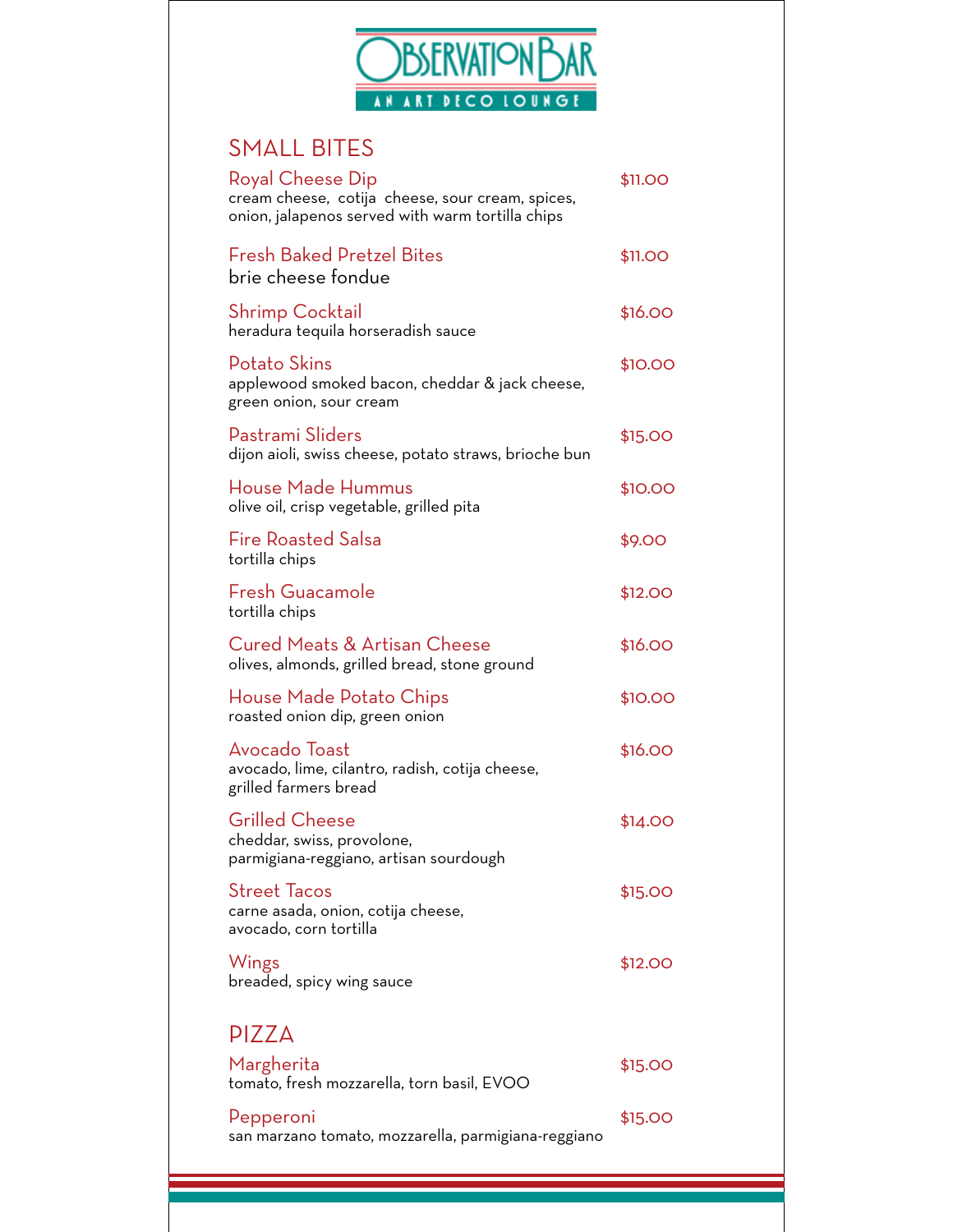

# WINES

| <b>EFFERVESCENTS</b><br>Sparkling, Queen Mary                                                                                                                                   | Glass<br>14.00                   | <b>Bottle</b><br>50.00           |
|---------------------------------------------------------------------------------------------------------------------------------------------------------------------------------|----------------------------------|----------------------------------|
| <b>CHARDONNAY IS A RED IN DISGUISE</b><br>Angeline, Mendocino                                                                                                                   | 14.00                            | 50.00                            |
| Stags Leap WC, Hands of Time, Napa                                                                                                                                              | 16.00                            | 60.00                            |
| <b>SAUVIGNON BLANC</b><br>Charles Krug, Napa                                                                                                                                    | 14.00                            | 50.00                            |
| <b>WHITE WHITES</b><br>Ruffino, Silver, Pinot Grigio, Lumina, IT<br>KungFU Girl, Riesling, Washington<br>Seven Daughters, Moscato Veneto, IT<br>Beringer, White Zinfandel, Napa | 14.00<br>14.00<br>14.00<br>14.00 | 50.00<br>50.00<br>50.00<br>50.00 |
| <b>CABERNET IS KING</b><br>Avalon, Napa<br>MDW, Inkblot                                                                                                                         | 14.00<br>16.00                   | 50.00<br>60.00                   |
| <b>MERLOT THE MELLOW COUSIN</b><br>Fetzer, Valley Oaks<br>Noble Vines 181, Lodi                                                                                                 | 14.00<br>14.00                   | 50.00<br>50.00                   |
| <b>OTHER REDS</b><br>DeLoach, Heritage Reserve, Pinot Noir<br>Angeline, Reserve, Pinot Noir, Mendocino<br>MDW, Seven Deadly Zins, Zinfandel, Lodi                               | 14.00<br>15.00<br>15.00          | 50.00<br>55.00<br>55.00          |
| <b>DRAUGHTS BY THE PINT</b>                                                                                                                                                     | Pint                             | $1/2$ Yard                       |
| <b>Bud Light</b>                                                                                                                                                                | 9.00                             | 15.00                            |
| Modelo Especial                                                                                                                                                                 | 9.00                             | 15.00                            |
| Hanger 24 Orange Wheat                                                                                                                                                          | 10.00                            | 17.00                            |
| Draught of the Month                                                                                                                                                            | ask server                       |                                  |
| Ballast Point Sculpin IPA                                                                                                                                                       | 11.00                            | 19.00                            |
| Guinness                                                                                                                                                                        | 11.OO                            | 19.00                            |
| <b>BOTTLES</b>                                                                                                                                                                  |                                  |                                  |
| Ace Pineapple Hard Cider                                                                                                                                                        |                                  | 8.00                             |
| Angry Orchard Crisp Apple Cider                                                                                                                                                 |                                  | 8.00                             |
| <b>Budweiser</b>                                                                                                                                                                |                                  | 7.00                             |
| <b>Bud Light</b>                                                                                                                                                                |                                  | 7.00                             |
| Coors Light                                                                                                                                                                     |                                  | 7.00                             |
| Michelob Ultra                                                                                                                                                                  |                                  | 7.00                             |
| Shock Top                                                                                                                                                                       |                                  | 8.00                             |
| Corona                                                                                                                                                                          |                                  | 8.00                             |
| Heineken                                                                                                                                                                        |                                  | 8.00                             |
| Stella Artois                                                                                                                                                                   |                                  | 8.00                             |
| Sierra Nevada                                                                                                                                                                   |                                  | 8.00                             |
| Newcastle                                                                                                                                                                       |                                  | 8.00                             |
| St. Pauli Girl (non alcoholic)                                                                                                                                                  |                                  | 7.00                             |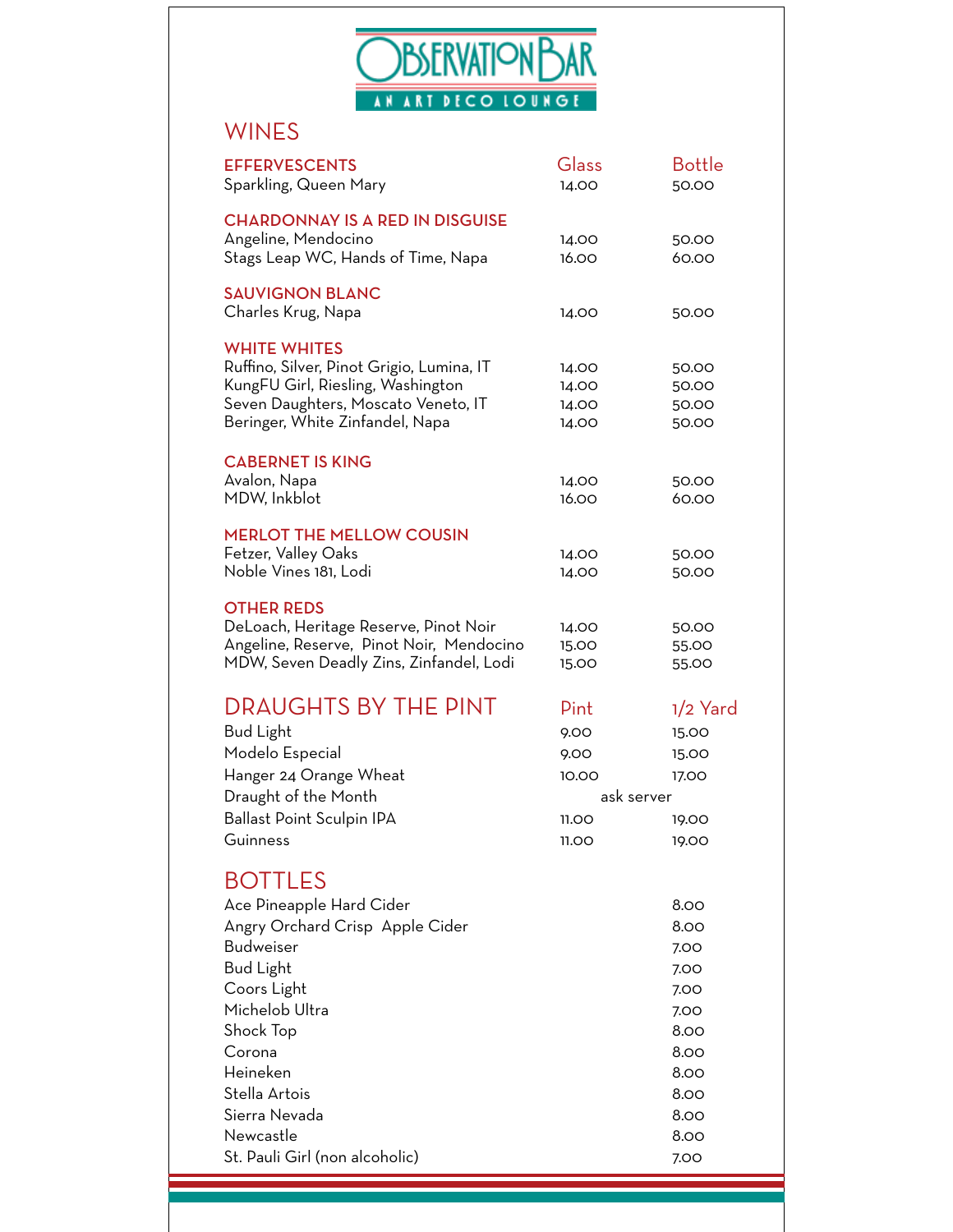

# QUEEN MARY COCKTAILS \$14.00

### DARK AND STORMY

(Origins 1970's Australia) sailor jerry's spiced rum, fresh lime juice, ginger beer

#### MOSCOW MULE

(Origins 1930-1940) stolichanaya, fresh lime juice, topped with ginger beer

### QUEEN MARY MARGARITA

(Origins 1940's Ensenada, Mexico) our own queen mary blend of herradura double barrel, patron citronge, fresh lime juice **CADILLAC** Blood Orange Passion Fruit

#### PIMM'S CUP

(Origins 1950's London) pimm's no.1, english cucumber, lemon, lemon lime soda

## OLD FASHIONED

(Origins 1880's Louisville, Ky) gentleman jack, luxardo cherry, angostura bitters, orange wedge

#### QUEEN MARY MANHATTAN

(Origins 1870-1880 New York) queen mary woodford reserve, carpano antica vermouth, angostura bitters

#### PALOMA

(Origins Mexico) sauza tres generaciones plata tequila, fresh squeezed lime, fresh grapefruit juice, soda water

## SINGAPORE SLING

(Origins Early 1900's Singapore) bombay sapphire gin, bol's cherry brandy, b&b, patron citronge, pineapple juice, fresh lime, juice, angostura bitters